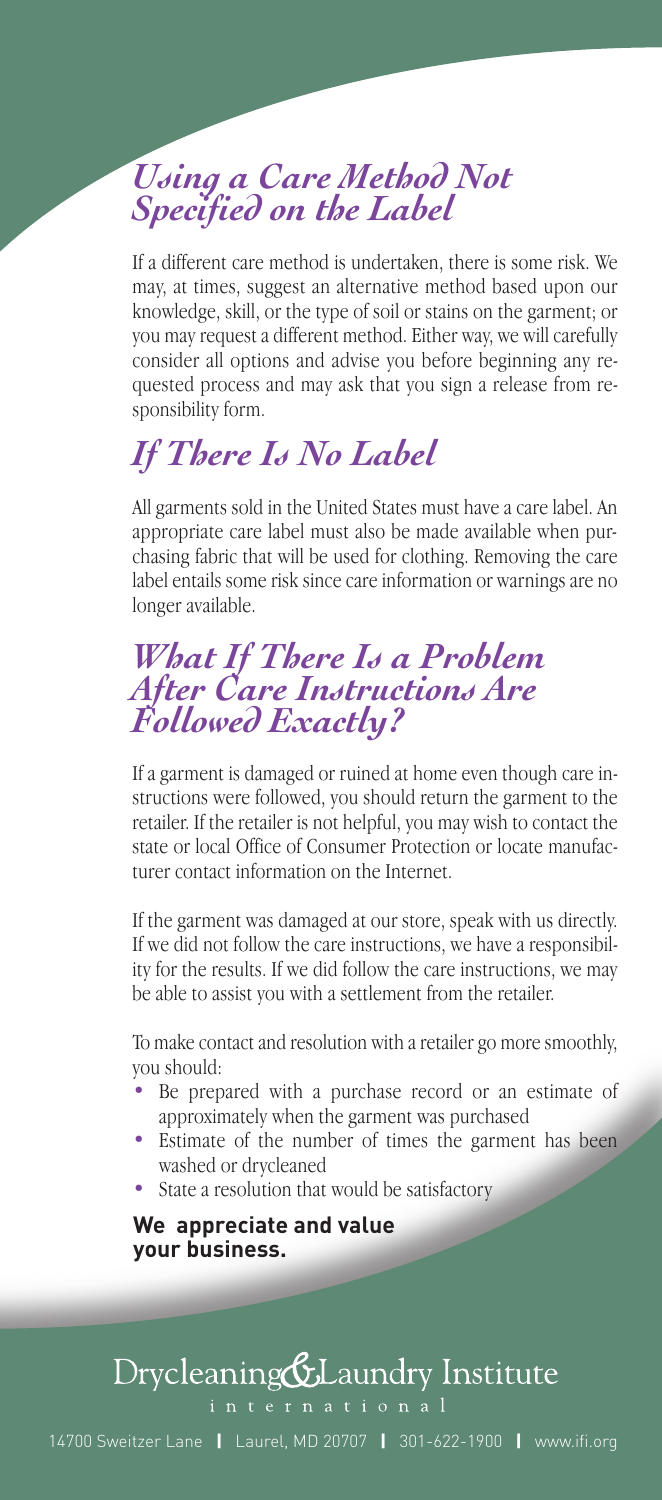# *CARE LABELS*



A CONSUMER GUIDE FROM YOUR DLI GARMENT CARE PROFESSIONAL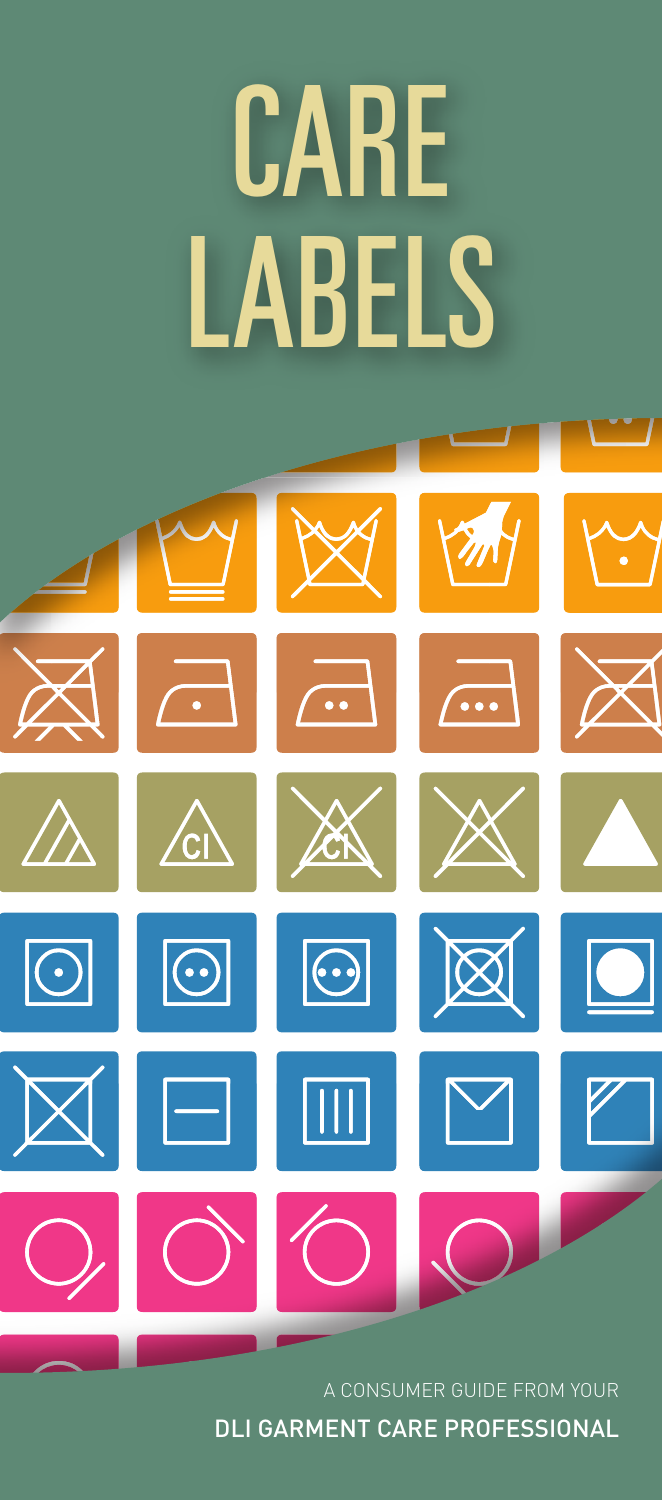

The Federal Trade Commission (FTC) requires that garment manufacturers attach a label providing directions for at least one safe method of care. The care label must be easy to find, permanently attached, and remain legible throughout the life of the garment. The manufacturer must have a reason for the recommended care instructions and must warn about any part of the care method that would harm any component of the garment or other garments that may be drycleaned or laundered with it. A care label must also warn when there is no method for cleaningthese typically read: "Do Not Dry Clean," "Do Not Wash."

The Care Label Rule applies to all clothing except: suede and leather garments, hats, gloves, socks, footwear, reversible garments, and household items such as draperies, linens, and upholstered furniture.

## *American Care Symbols*

The Care Label Rule allows for the use of the American Care Symbol System. The symbols may appear along with or in place of written care instructions. We rely upon our professional affiliation with the Drycleaning & Laundry Institute as a resource for interpreting non-conforming instructions and symbols.

### *Common Care Label Terms and What They Mean*



**DRYCLEAN:** Any drycleaning process can be used and may include moisture, pressing by steam or steam-air procedures, and drying up to 160ºF.



**PROFESSIONALLY DRYCLEAN:** The item may be cleaned by varying from a normal drycleaning process. The care label must provide specific instructions.



**SPOT CLEAN ONLY:** The only thing that can be done is stain removal without immersing or otherwise cleaning the entire garment.



**HAND WASH:** This is a gentle soaking process with very limited agitation by hand. Other information may include specific water temperature and drying requirements.